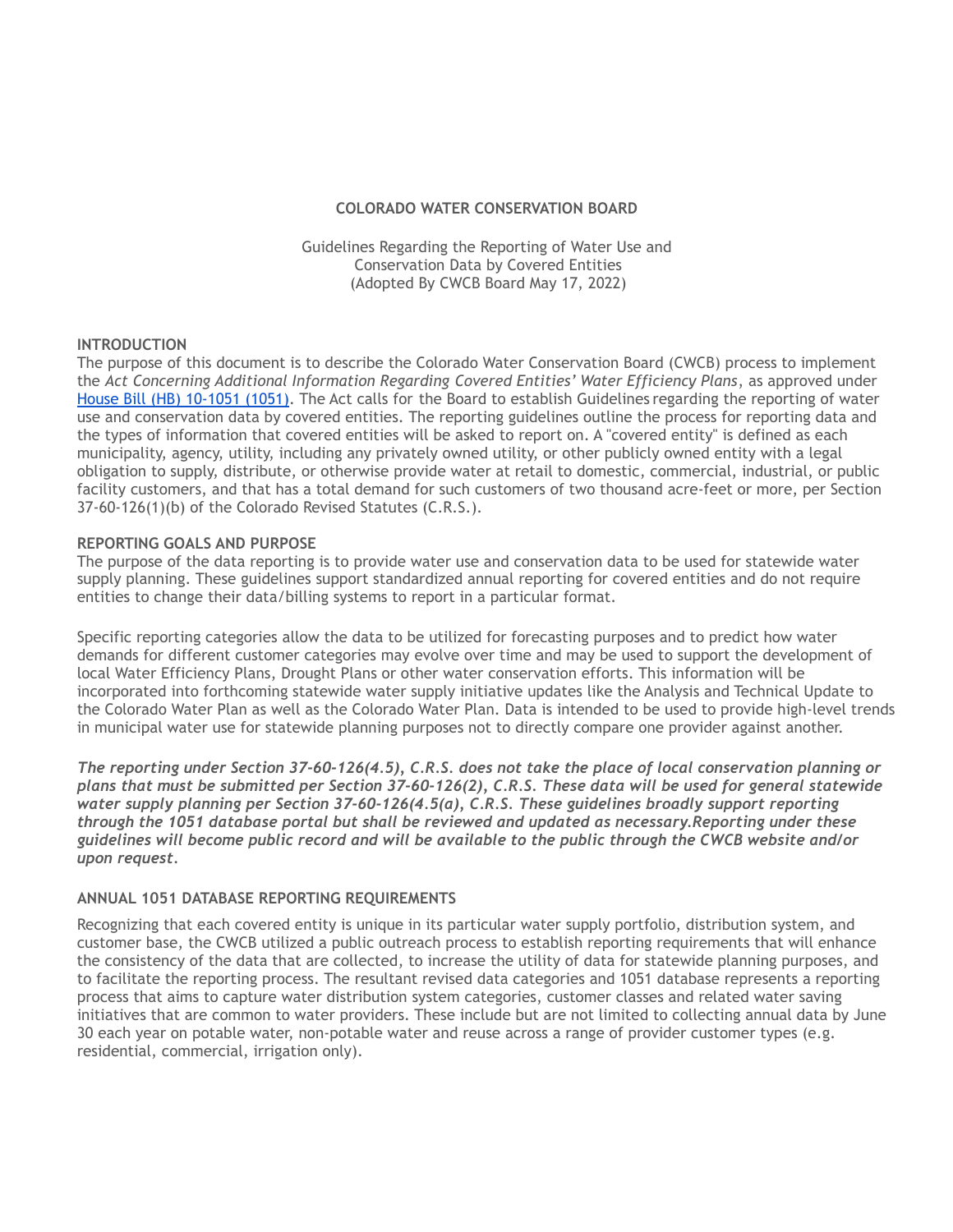The main categories for reporting in the 1051 Database include collecting data related to:

- 1. Water Provider Information
	- a. Contact
	- b. Reporting Year
- 2. General and Service Area Information
	- a. Population Data
	- b. County Data
	- c. Return Flows
	- d. Drought Restrictions
	- e. Water and Land Use Planning
	- f. Rate Structure and Tap Fees
	- g. Meter Testing
	- h. Service Area and Metered Use data
- 3. Water and Customer Type Information
	- a. Potable-treated
	- b. Non-potable Reuse
	- c. Non-potable Raw
	- d. Customer Category
	- e. Representative Indoor
- 4. Water Loss Information
	- a. Audit and Water Balance
- 5. Program Data Information
	- a. Technical Assistance
	- b. Incentives- Indoor
	- c. Incentives- Landscape
	- d. Incentives- Alternative Water Sources
	- e. Regulations
	- f. Educational Programs
	- g. Staffing and Program Costs

# **REPORTING PROCESS**

HB 10-1051 directed the CWCB Board to establish guidelines and describe how the guidelines will be implemented and how data will be reported to the CWCB Board. The Board developed and has maintained a reporting tool (1051 database) to support the reporting process and allow covered entities to describe any cases where certain definitions in these guidelines are not directly applicable to data available from the particular entity. It will also provide a location for metadata to be entered to describe how the data were prepared. Through outreach and communication, the CWCB may obtain additional information that can be used to improve interpretation of the reported data and the statewide water supply planning process. The reporting tool will require regular updates and edits over time. Board approval of these edits is not required if those edits are minor and undertaken to improve general functionality, but if the changes are substantial, the CWCB Board will need to approve these changes.

Section 37-60-126(4), C.R.S. establishes certain processes and obligations for covered entities as well as the CWCB, as further described in this section.

# **A. Covered Entities**

i. For each annual report, covered entities shall utilize the current version of the data reporting tool to report the data identified in these Guidelines. Any updates or modifications to the data reporting tool will be completed and made available to the public by May 1 of each calendar year.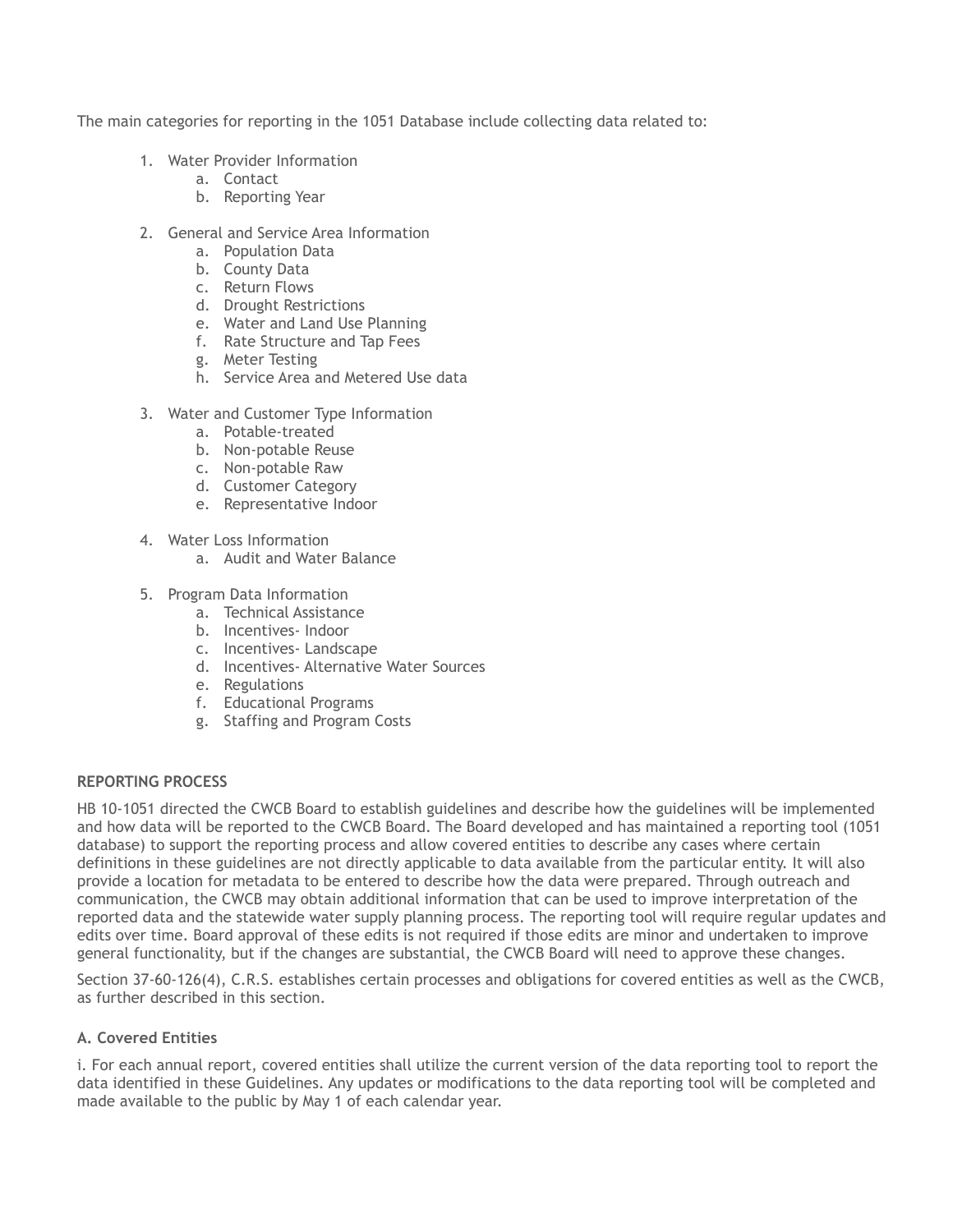ii. Covered entities shall submit information following the Reporting Requirements section described above for the previous calendar year to the CWCB annually by June 30. This requirement pertains to entities meeting the covered entity definition under Section 37-60-126(4.5)(b), C.R.S. Entities will be allowed a one year grace period once becoming a covered entity. As an example, an entity that first delivers over two thousand acre-feet in 2015 (i.e. is not a covered entity for the entire calendar year of 2015) is not required to report until June 30, 2017, for the 2016 calendar year water use and water conservation data.

iii. A covered entity responsible for administering a water conservation master plan approved by the Colorado Water Conservation Board's Office of Water Conservation and Drought Planning in compliance with Section 37-60-126, C.R.S (Integrated System Water Conservation Plan) shall be responsible for reporting information for all covered entity members of the Integrated System as specified under Reporting Process of these Guidelines. The covered entity responsible for creating the Integrated System water conservation plan as described in the "Guidelines for the Office to Review and Evaluate Water Conservation Plans" will be responsible for reporting all required information under House Bill 10-1051.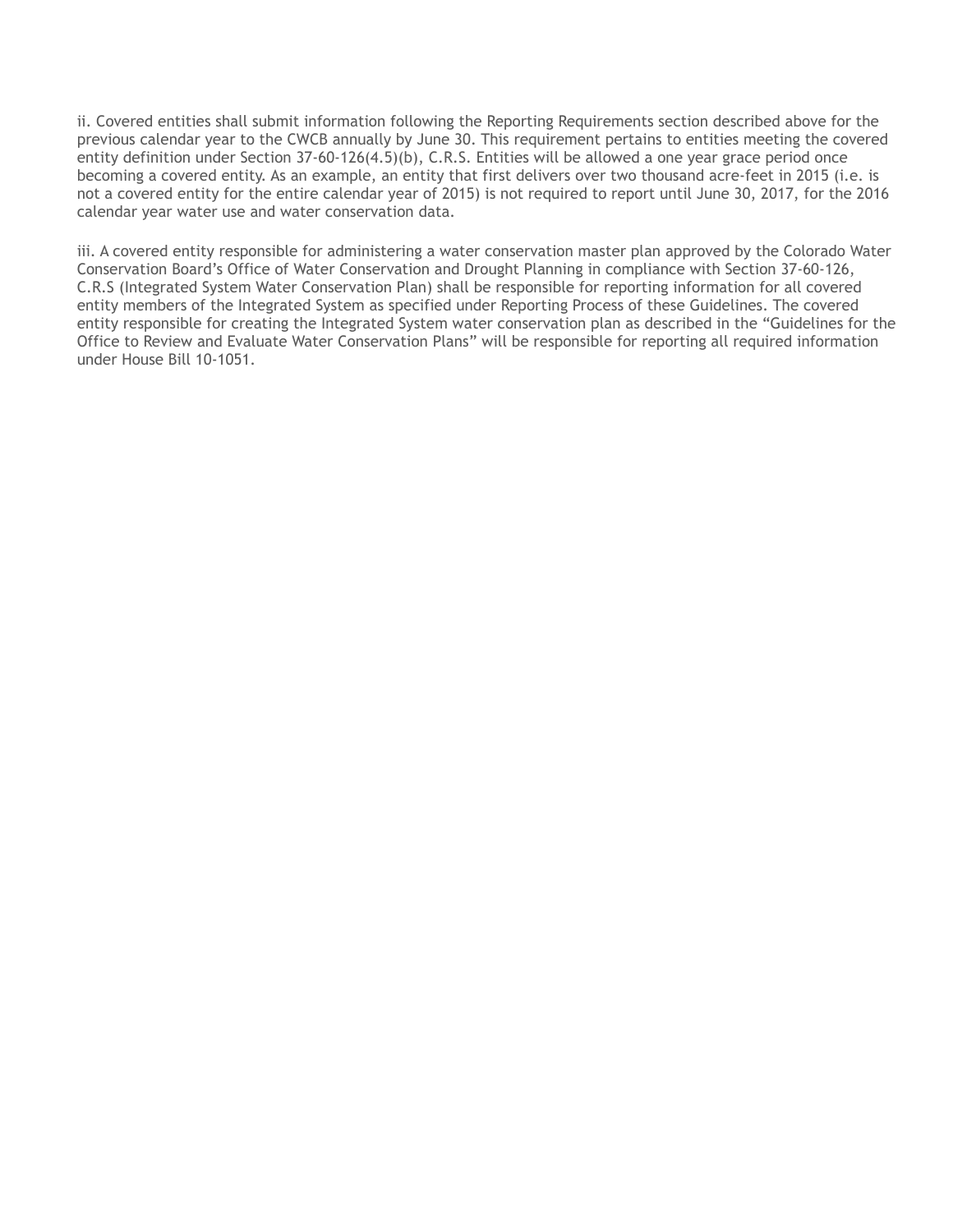#### Guidelines Regarding the Reporting of Water Use and Conservation Data by Covered Entities (Revised as of May 2022)

## **Appendix A Reporting Data Definitions**

Descriptions of the data for the Guidelines were developed through the advisory groups and supplemented with terminology that is utilized within the water resources industry, as identified through published professional references.1 The following definitions clarify specific terminology that could have multiple interpretations throughout the water industry but is not intended to be comprehensive to the extent of defining every term in the data reporting list. The definitions are intended to help provide clarity, and are not intended to promote one type of system or program over another. The metadata category of the reporting tool provides an opportunity to describe situations that are unique or need further clarification.

1) **Distributed Water**. The purpose of the distributed water information is to determine the total amount of water provided to end users (customers) through distribution system(s), based on water production records. This may also be referred to as "water production" data (i.e. amounts of water pumped into the distribution system). This may entail multiple types of distribution systems such as potable water delivered through a treated water system and/or non-potable water delivered as raw water or reuse. For example, surface water may be diverted from a stream, treated, and distributed as a potable water supply; ground water may be pumped from a well and distributed as a non-potable raw water supply, etc. May include stand-alone systems that are under the responsibility of the reporting entity.

a) **Potable Water Into a Distribution System**: Volume of treated water entering the distribution system. May include both surface and ground water supplies.

b) **Non-Potable Raw Water Into a Distribution System**: Volume of raw water entering the distribution system. May include both surface and ground water supplies.

c) **Non-Potable Reuse (or Reclaimed) Water Into a Distribution System**: Volume of reuse or reclaimed water entering the distribution system.

2) **Customer Categories**. Report water use data for each distribution system. The following customer categories apply to Potable Water uses and some categories may also apply to Non Potable Raw Water and Non-Potable Reuse (or Reclaimed) water uses. The reporting tool allows reporting for each customer category within each distribution system. Based on existing water conservation plans and input from the advisory committees, the following customer categories are relevant for the majority of reporting entities. These definitions are not suggesting entities modify customer categories, rather that any exceptions be reported by describing as metadata using the reporting tool.

a) **Residential**: Residential water use will be differentiated by single family and multi family uses if the covered entity tracks these customer uses separately; otherwise total residential water use may be reported.

(i) **Single Family**: Includes all billed and metered water use by single-family residential customers for indoor and outdoor uses served by a distribution system. Single-family uses may include, but are not limited to, residential single family, large residential lots, small residential lots, owners, renters, individual mobile homes and standard Single Family Equivalent taps, % inch taps, and/or ¼ inch taps that serve single family dwellings.

(ii) **Multi-Family**: Includes all billed and metered water use by multi-family residential customers for indoor and outdoor uses in locations both inside and outside of the city/town limits. Multi-family uses may include, but are not limited to, attached residential units (e.g. duplexes, triplexes), master-metered mobile homes, apartments, condominiums, and town homes. Note that some entities may include multi-family irrigation under "irrigation only" accounts.

b) **Commercial, Industrial, and Institutional (CII)**: Includes all billed and metered water use by CII customers for indoor and combined indoor and outdoor uses (report CII taps for outdoor-only uses under the "irrigation only" category) in locations both inside and outside the city/town limits. CII uses may include, but are not limited to, commercial businesses, industry, dairies, greenhouses, hotels, motels, restaurants, offices, breweries, military, hospitals, schools, assisted living and extended care facilities, churches, airports, fairgrounds, car washes, etc. City/Municipal/District uses may be reported separately or otherwise noted.

c) **Municipal/Utility Facility**: Includes all billed and metered water use by the water utility, municipality,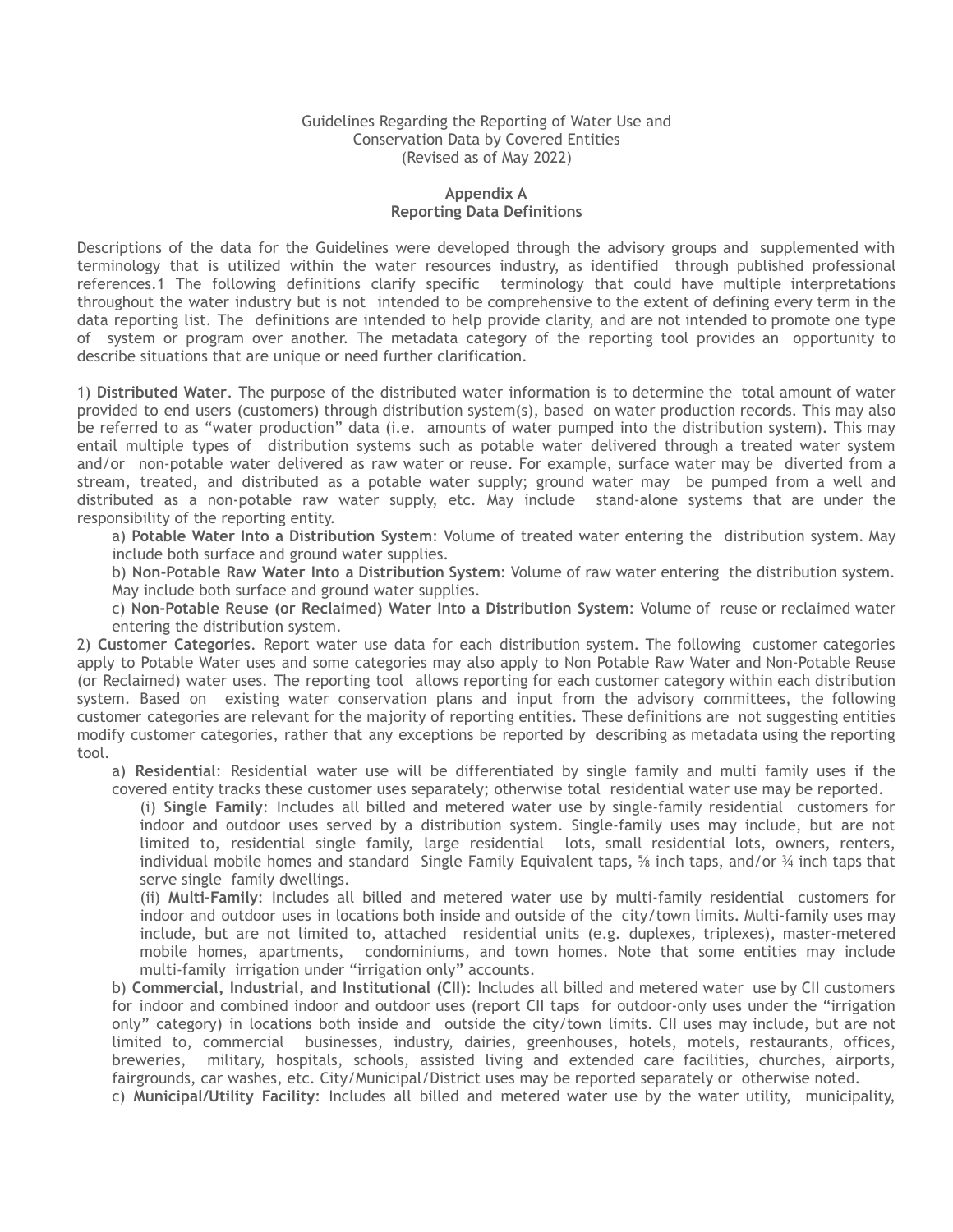and/or the district that operates the water utility for indoor and combined indoor and outdoor uses (report Municipal/Utility facility taps for outdoor-only uses under the "irrigation only" category). Municipal/Utility Facility uses may include, but are not limited to, recreation centers, town hall, administrative buildings, hydrants, other government uses, etc. These uses may be aggregated under the CII category.

d) Irrigation Only: Includes all billed and metered water use by customers for outdoor watering exclusively (report Residential taps for outdoor-only uses under the appropriate Residential category). The Irrigation Only category may include, but is not limited to, city and town parks, HOAs, open space, swim clubs, landscape uses, golf courses, etc.

e) **Other**: Includes any other water use not captured in the above defined categories with the exception of non-revenue (a.k.a. unaccounted for) water (reported separately). Other uses may include large short-term seasonal uses (e.g., snow making), one time construction water, bulk water, etc. Explicitly report any single "other" use that is greater than 3% of the total metered water use for a particular distribution system, separate from the general "Other" category.

f) Wholesale: Includes water sold by the reporting entity to another entity, for resale to the end customer.

3) **Metered Water Use**. The purpose of the metered water use information is to determine the demand or total amount of water used by end users (customers) indoors and outdoors. Metered water use data are typically available through billing records, with entities using a variety of billing cycle periods. Individual billing records often include information regarding the type of account (i.e. customer category), meter size, meter readings, and dates of readings. The reporting tool will allow metered water use data to be entered for each distribution system category of Potable Water, Non-Potable Raw Water, and Non-Potable Reuse (or Reclaimed) Water, such that outdoor and indoor uses can be determined.

a) **Metered Water Use**: Metered water use for each customer category provided monthly, or if monthly data are not available, an estimate of monthly use from bi-monthly, quarterly, or other specified metered water use/billings.

b) **Average Monthly Indoor Use**: Average monthly indoor metered water use estimated for each distribution system and customer category. Average monthly indoor water use in Colorado is often projected using metered water use data for a subset of winter months, e.g. (January + February metered use) / 2. This methodology may not apply to all communities and billing cycles may affect the specific months used to estimate indoor uses. The reporting tool will allow reporting the average monthly indoor use or specification of the months in which metered water use data are most representative of indoor uses, from which CWCB may estimate the average monthly indoor use.

4) **Normalizing Data (or Scaling Variables)**. The purpose of the normalizing data is to allow water use to be evaluated on a common unit basis and to add perspective to water use trends.

a) **Population Served During Reporting Period**: Permanent (total year-round) residential population served reported along with the source of information (e.g. census and state demographer data). Recognizing that entities are affected differently by transient populations associated with students, tourism, jobs, military, etc., indicate whether the population is affected by these and provide an estimate if available, along with the source of information.

b) **Number of Active Service Connections**: Monthly number of active/billed customer accounts (service connections) by customer category.

c) **Number of Service Connections with Zero Use**: Monthly number of customer accounts (service connections) with zero consumption, by customer category. This may include accounts that are temporarily inactive but anticipated to come back on-line at a future date, accounts with zero use during portions of the year, etc.

5) **Annual Audit Report**: The purpose of the annual audit reporting data is to obtain information on water audit and loss control through real and apparent loss data. The American Water Works Association (AWWA) has developed a standard methodology for determining water loss for municipal water providers (2009 AWWA M36 Manual of Practice – Water Audits and Loss Control Programs (3rd Edition)). For systems in which the following data cannot be provided, the CWCB will estimate real losses as the total Distributed Water minus total Metered Water Use. The sum of total Metered Water Use, apparent losses (unauthorized consumption), and real losses should equate to the total Distributed Water.

a) **Billed Unmetered Water Use**: Any unmetered water use such as customers billed at a flat rate. May also be used to account for metered uses with meters known to be highly nonfunctional, highly inaccurate, or readings are unobtainable in which case, estimates of water use are used in place of measured water use.

b) **Unbilled Authorized Water Use**: Any kind of authorized water use which is unbilled (metered or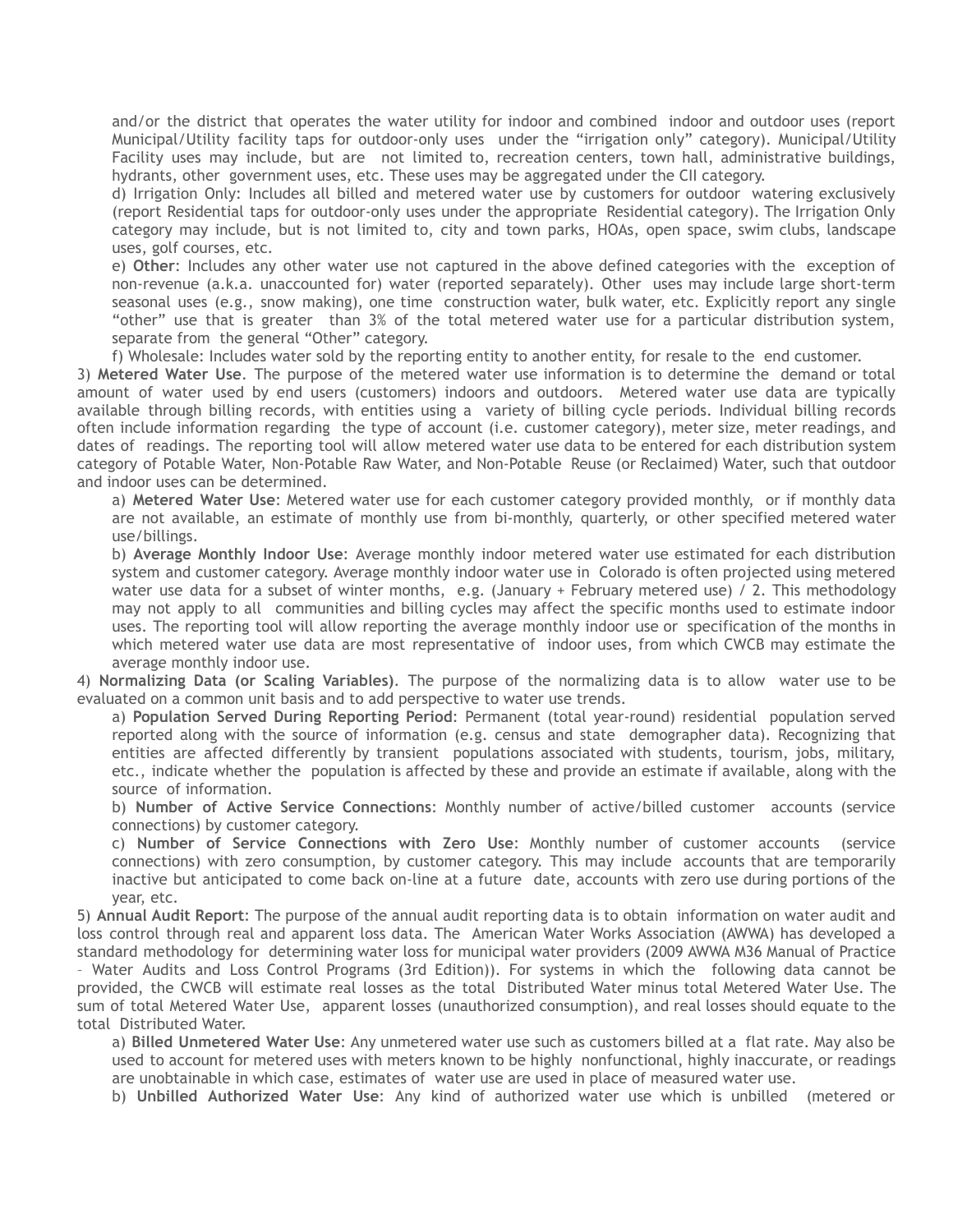unmetered). Typically describes water taken irregularly in a variety of manners from nonaccount connections that typically do not supply permanent structures. May include, but is not limited to, fire fighting, flushing of mains and sewers, street cleaning, construction, water treatment facility backwash water, etc.

c) **Apparent Losses**: Nonphysical losses that occur when water is successfully delivered to the customer but, for various reasons, is not measured or recorded accurately. Includes losses in customer water use attributed to inaccuracies associated with customer metering, systematic data handling error, plus unauthorized water use (theft or illegal use of water). May include, but is not limited to, water illegally withdrawn from hydrants, illegal connections, meter equipment tampering, adjustments to metered water use for meter under- or over-registration, and billing adjustments.

d) **Real Losses**: Physical water losses from the distribution system, up to the point of the customer's meter. May include, but is not limited to leakage from water mains and customer service connection pipes, joints, and fittings (the largest component by volume for most systems), storage tank overflows, or similar operator error.

6) **Supplemental Information**: Recognizing that the following information may not be available for many covered entities, it is requested to the extent that it is readily available or can be estimated within reasonable levels of effort.

a) **Irrigated Acres**: Best estimate of irrigated acres served by each customer category, including source of information.

b) **Average Annual Gross Evapotranspiration Rate for Service Area**: Average local inches of gross evapotranspiration for service area during reporting period, including source of information and method used.

c) **Average Annual Total Precipitation for Service Area**: Average local total inches of precipitation for service area during reporting period, including source of information.

d) **Irrigation Application Rate**: Application rate of outdoor use in gallons per square foot of irrigated area, including source of information.

e) **Number of Housing Units**: Total number of households for each residential customer category. Recognizing that data for the Multi-Family category may require audits and information on occupancy rates, provide and estimate if available along with the source of information.

f) **Return Flows**: Water that returns to streams, rivers, and aquifers after it has been applied to beneficial use. It may return as surface flow or as ground water flow.

7) **Meter Types**: Specify the percentage of meters under each type of meter reading method, by customer category, for each applicable water distribution system.

a) **Manual Read**: Manual meter reading with reading personnel physically visiting individual meters to collect readings.

b) **Estimated Read**: Estimated meter reading based on historical trends from past meter readings.

c) **AMR**: Automatic meter reading where radio signals transmit the current meter reading to a device outside of the building or meter pit in which the meter is located. Mobile AMR systems allow readings to be collected by readers with hand-held devices or via automobiles patrolling scheduled meter reading routes. Fixed network AMR include permanently installed data collector units located throughout the service area.

d) **AMI**: Advanced metering infrastructure, also referred to as smart meters, goes beyond AMR to include networking technology (telemetry) for remote leak detection, frequent meter data collection, and two-way communication between customer and utility.

8) **Rate Structures**: Provide information by customer category, for each applicable water distribution system. The reporting tool will provide an option to attach the entity's current rate structure for each customer class.

a) **Declining tiered rates**: Lower rate charges for higher quantities of water use. b) Fixed (flat) fee: Fixed fee (charge) regardless of how much water is used. c) Uniform rates: Same unit charge for water regardless of how much water is used. d) Inclining tiered rates: Higher unit charges are triggered at higher levels of water use.

e) **Water budget-based rates**: A variation of increasing tiered rates, where tailored allocations are developed for each customer and rates increase as the allocation is used or exceeded. Tier (or block) size is typically defined by an empirical determination of efficient use for each customer using customer specific characteristics such as irrigable area.

f) **Seasonal rates**: Higher prices are charged during periods of scarcity (typically summer and fall) to more efficiently allocate water in times of shortage.

9) Educational Programs: Provide information on the types of educational programs and estimates of number of customers reached with each program.

a) **One-Way Education**: One-way educational efforts send out information without tracking or specific